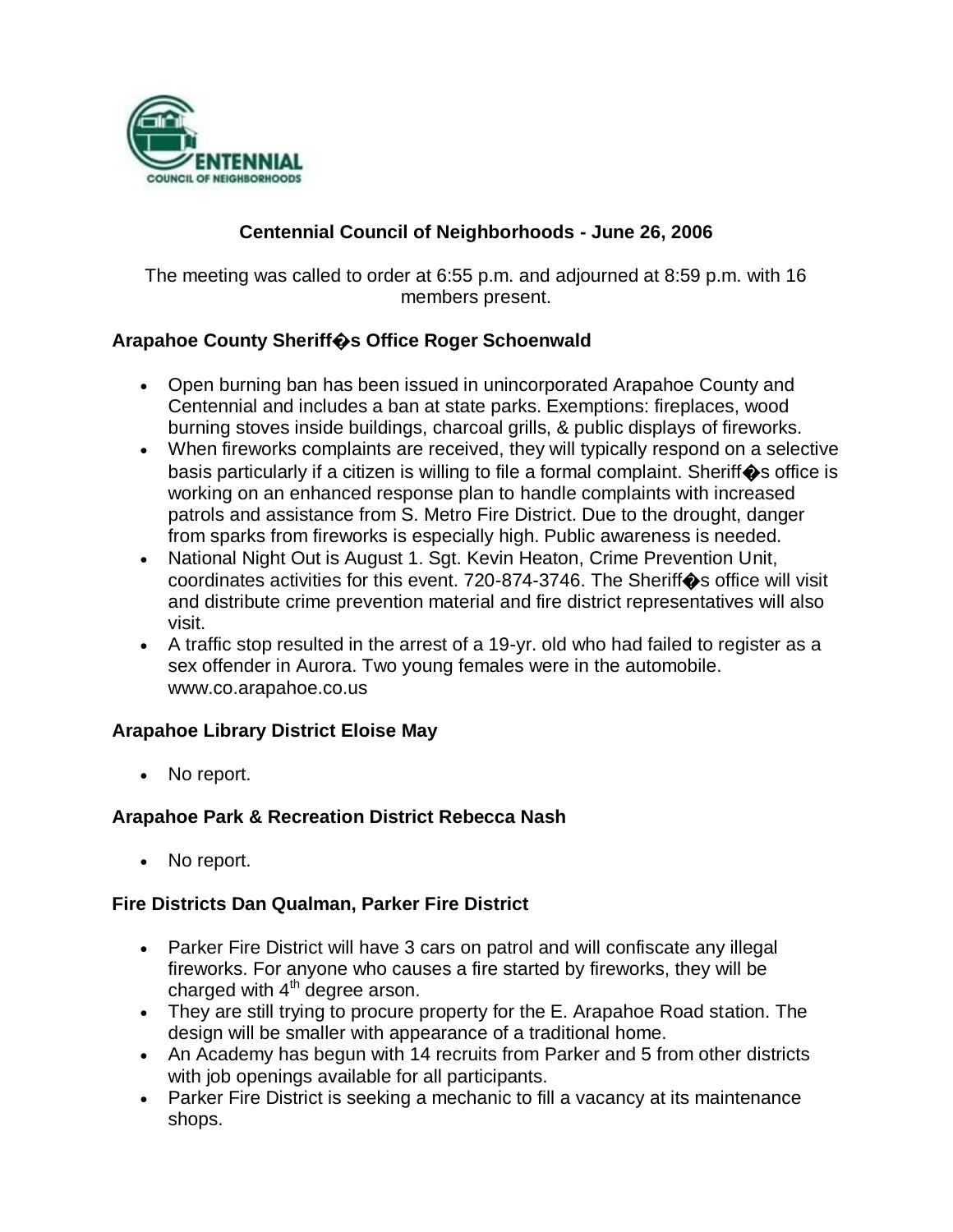- Internet site has been undergoing a review process and will go on line on July 10. Individuals are needed to be part of a focus group for testing the new site.
- The .Department has been working on pandemic preparation and how to protect staff. This is a national effort.
- Teen driving track had ground breaking last month and construction is underway with completion due by September.

## **South Suburban Park and Recreation District Jean Flynn**

- As a result of a study of outdoor pools SSPRD has been doing some enhancements to those pools with colorful renovations and adding some slide features to all pools with completion by mid-July. Cornerstone Park at Belleview and Windemere has a free wetting-down area with a  $\bullet$ sprayground $\bullet$ . The water from this venue is recycled.
- The district is beginning its budget process with public hearings in August and in October. Opportunities for contact via the web site at www.sspr.org

# **Arapahoe County Commissioner Bernie Zimmer**

- Commissioner Zimmer announced he is running for re-election and has completed the petition process to access the ballot.
- The County Fair will be held at Quincy and E-470, July 21-26, at the new fairgrounds and celebrates the  $100<sup>th</sup>$  anniversary of the Arapahoe County Fair.
- The Commissioners and Centennial have begun working on a Joint Planning Agreement (JOA) and a Storm Water Authority Agreement with completion anticipated by the end of the year.
- Commented on the inability of commissioners to ban the sale and use of fireworks due to state statute.
- There was discussion about the proposed expansion of C-470 with either toll lanes or additional lanes. Douglas County has taken an oppose position. Commissioners hope that studies would continue through January. Centennial has opposed the addition of toll lanes. He stated that an interchange at Colorado and C-470 will probably not be built as there was not adequate room for entrance and egress lanes.

## **Introductions**

 Angela Engel introduced herself as a candidate for HD 37 with more information at her website: angelaengel.com

## **City of Centennial Nancy Reubert**

- Stated that fireworks are banned in Centennial.
- To close a street for Block Parties on National Night Out, contact the Public Works Department at 720-874-ROAD.
- The Neighborhood Traffic Advisory Committee held two open houses last week and the materials will be posted at [www.centennialcolorado.com.](http://www.centennialcolorado.com/)
- The website has undergone reconstruction and is due to be unveiled at the July 17 Council Study Session. The City is seeking citizens to help with the testing. Send email to [info@centennialcolorado.com](mailto:info@centennialcolorado.com) and also to provide suggestions.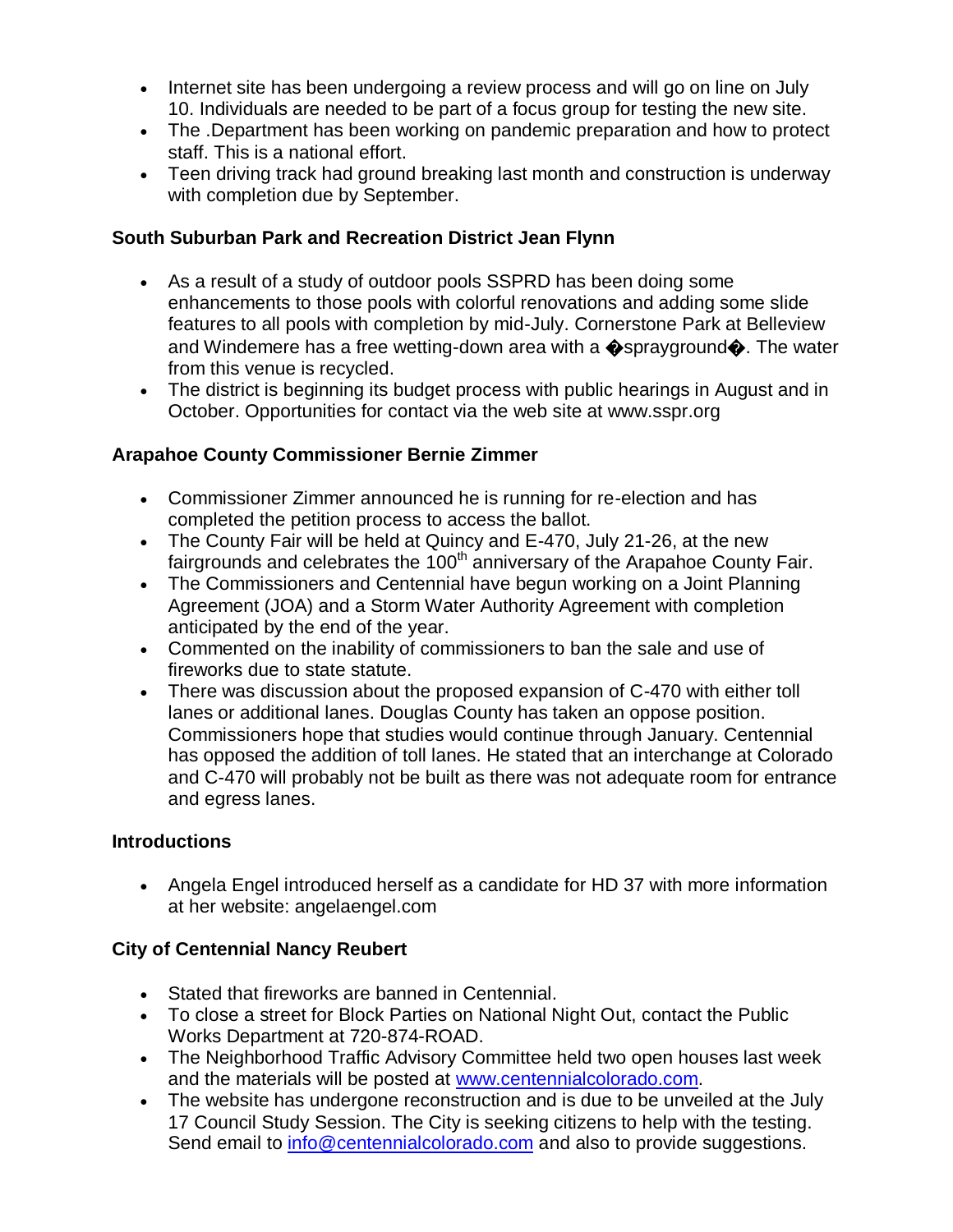- Groundbreaking for Streets at Southglenn occurred on June 15. An amendment to the Master Plan has been submitted by the developer, Alberta Partners, to increase the maximum number of housing units to 700.
- Bike to Work day is on June 28 with breakfast stations at the Piney Creek trailhead and also at Willow Creek Park.
- City has begun work on a branding project in order to formulate a marketable image for the City. Citizen input is requested.

# **Presentation, City of Centennial, Director of Planning Wayne Reed**

- Wayne Reed, Director of Planning for Centennial outlined his views on Centennial and his position which is often the target of those opposed to a particular development or project. He viewed his role as to assist the community achieve its visions, assist the citizens and maintain the quality of life. He noted that standards were in place and he would be working with the Planning and Zoning Commission and with the staff. He would also represent the community on specific matters as assigned.
- He commented on the diversity of the housing in the community and opportunities for economic development and added that Centennial works with established institutions and needs to flex its muscle.
- Mr. Reed noted earlier comments about the JOA as it provided the opportunity for citizens and business to provide input on the development to the 2200 acres around Centennial Airport, Dove Valley and other areas to develop regulations to enhance both the County and the City. He said the County is considering a moratorium on certain types of land use developments in the above area. At the Commissioners meeting on July 11, 9:30 am, the City goes back to the County to discuss a Master Plan.
- Other Items: Sub-areas plan are being discussed for other parts of the city and what that development/redevelopment might look like for certain properties and neighborhoods. He cited the continuing work on the Arapahoe Road Corridor Study, and the re-write of the development code to better address specific needs and annexations. He has been on staff for 6 weeks.
- Mr. Reed identified 7 values he would bring to his position: communication, respect for others, innovative approaches, work with integrity, professionalism, accountable, & to represent the community.
- CenCON Comments: The 10-point letter of 2002 and the needs of the community for an effective planning process were discussed. Commissioner Zimmer suggested CenCON meet with Mr. Reed to provide the history of CenCON, which was preceded by ACCORD & founded in 1965, and explain the activities of the membership. CenCON represents 22,000 homes. A request was made for Mr. Reed to return with an outline of a future plan.
- Mr. Reed commented that neighborhood maps have come to the forefront and he indicated he would be back in 6 months with a plan for a process for neighborhoods to keep information current with the City.

# **Plans � Southglenn Redevelopment Amendment David Goldberg**

David Goldberg provided the following comments: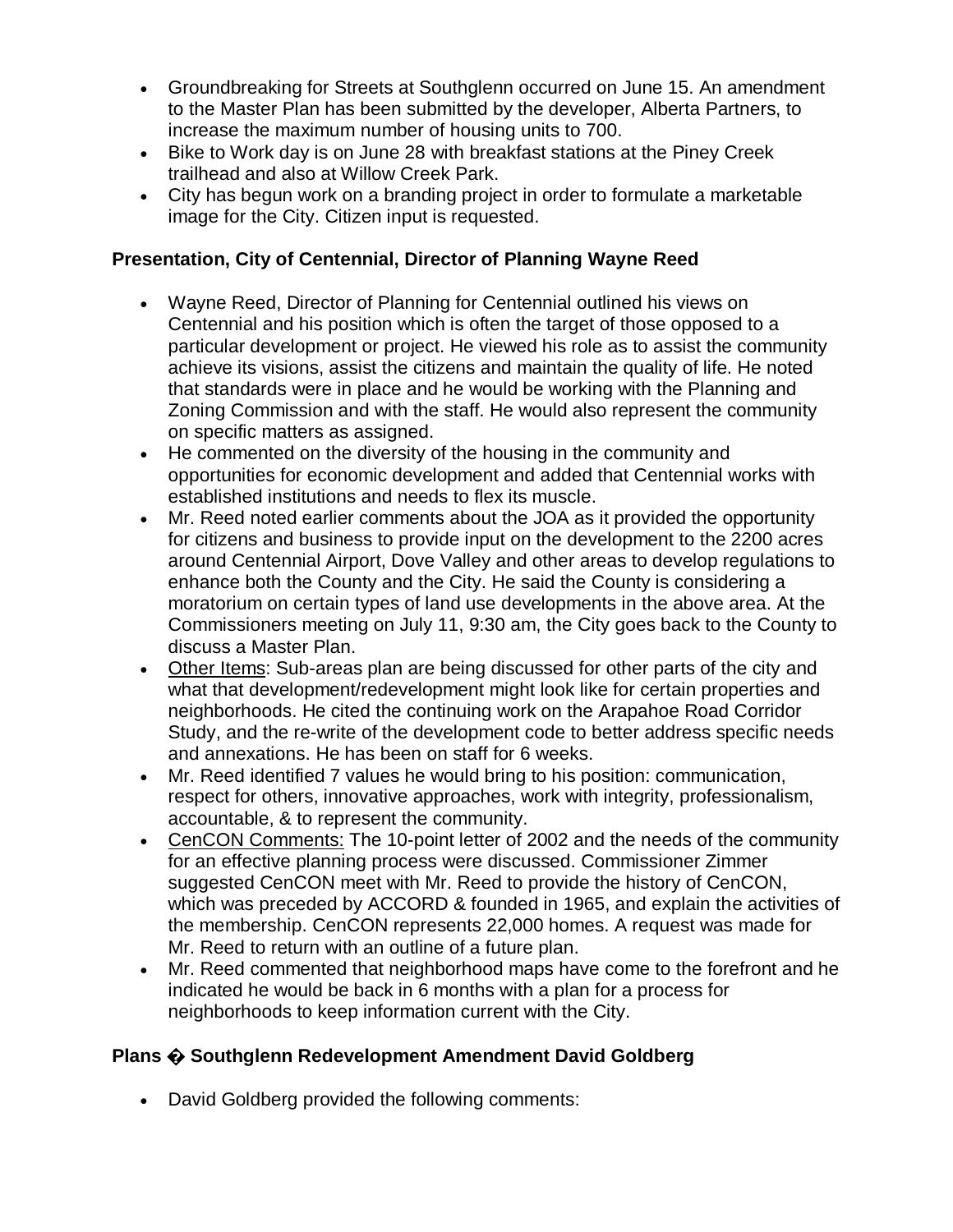- 1) Alberta Partners is asking for the ability to build up to 700 units at Southglenn & has agreed with requests to meet with neighborhood and community groups to discuss the issue.
- 2) Principals in Alberta Development Partners live near the Streets of Southglenn.
- 3) He discussed the confusion that exists and noted that the referral packet did not make it to all stakeholders.
- 4) 700 units would provide flexibility while the intent is to build about 350 units and a future decision would be based on marketability.
- 5) The footprint approved by Council cannot be changed without going back through the entire process.
- 6) The Public Finance Agreement protects the City against doing a total residential development. Bonds will be paid back by sales tax revenue and property tax revenue with the first \$2M sales tax revenues going to the City. Any overage will be split between development and the City.
- 7) Initial planning was for 1000 units and have scaled back to 700 to provide a framework should Sears retail pull out of the development. If 700 units would be built, additional parking would need to be added. Currently the plan has 1 parking space/bedroom and the parking is subterranean. If any parameters are changed, the process would need to be repeated. There are no plans to build 700 units as 302 units are now planned for the development. A public hearing on the amendment has yet to be scheduled.
- Concerns were expressed regarding public input in the process for future changes. Issues addressed included: traffic [retail vs. residential], sewage treatment, water runoff, intersection development, on-site detention, height of development  $[100\diamondsuit$  in the center and  $50\diamondsuit$  at the perimeter], absence of a major retail anchor and a possible replacement. More profit is realized from retail than from residential. Sears has over 150,000 sq. feet. A Master Development Plan (MDP) process allows for a comprehensively planned development incorporating a variety of uses while allowing flexibility to establish specific building architecture and site layout details through subsequent administrative site plan approvals.

## **CenCON Reports Cathy Noon, President**

- Noted CenCON $\diamond$ s support of the Joint Planning Agreement between Centennial and Arapahoe County. Community support for the JOA is needed by either attendance at the meeting or letters of support. [see  $3<sup>rd</sup>$  bullet under Wayne Reed]
- Disappointment was expressed regarding the inability of the City to provide meeting space for the CenCON Roundtable meeting. Other possible locations for a meeting were discussed.

## **Minutes, Gerry Cummins**

 Vern Sybesma moved to approve the minutes of May 22, 2006. Michael Kirrane seconded the motion. Motion carried.